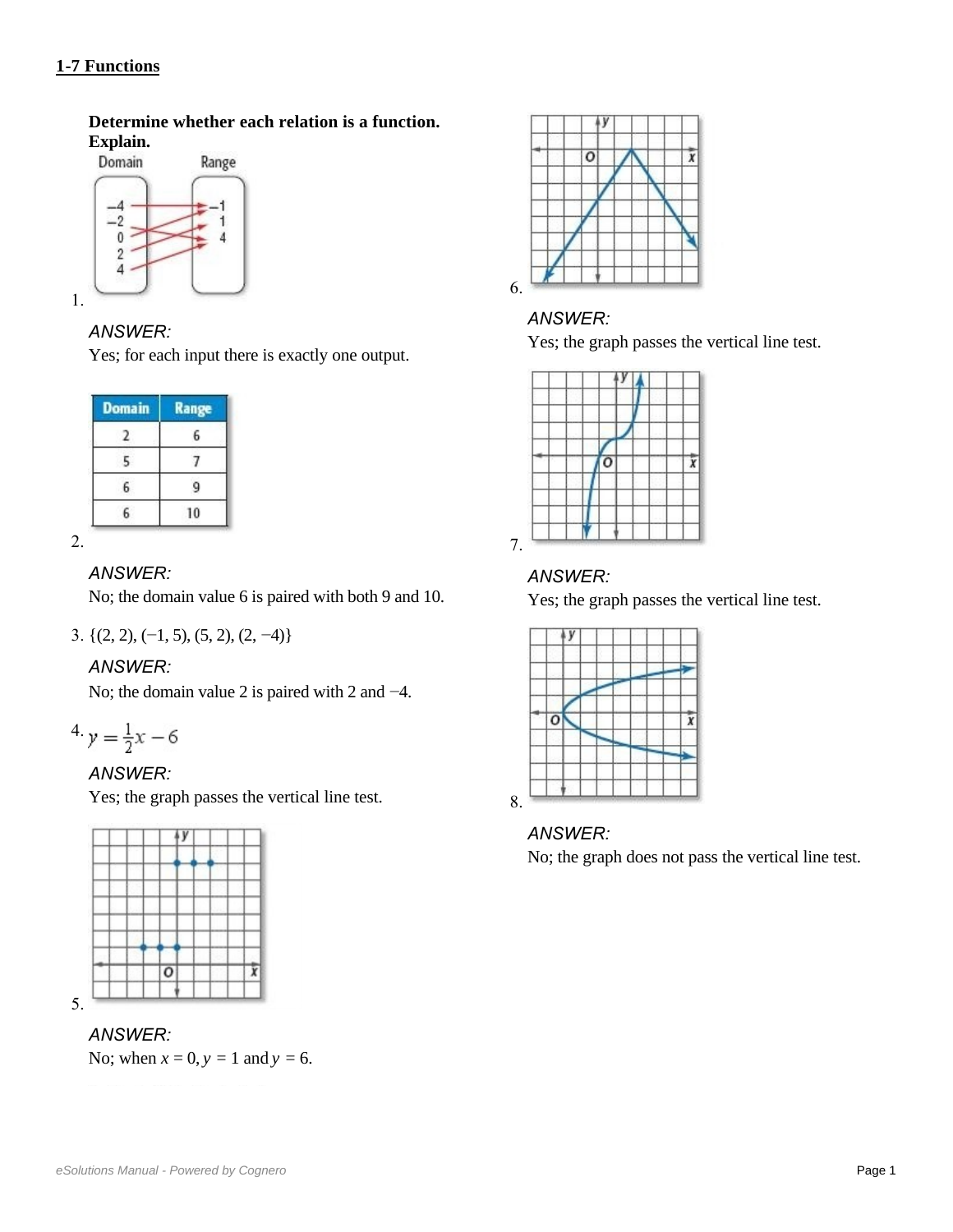9. **SCHOOL ENROLLMENT** The table shows the total enrollment in U.S. public schools.

| School Year 2004-05                 |        | 2005-06 | 2006-07 | 2007-08 |
|-------------------------------------|--------|---------|---------|---------|
| <b>Enrollment</b><br>(in thousands) | 48.560 | 48,710  | 48.948  | 49.091  |

Source: The World Almanac

**a.** Write a set of ordered pairs representing the data in the table if  $x$  is the number of school years since 2004-2005.

**b.** Draw a graph showing the relationship between the year and enrollment.

**c.** Describe the domain and range of the data.

#### *ANSWER:*

**a**. {(0, 48,560), (1, 48,710), (2, 48,948), (3, 49,091)}



**c.** The domain is the school year and the range is the enrollment.

10. **CCSS REASONING** The cost of sending cell phone pictures is given by  $y = 0.25x$ , where *x* is the number of pictures sent, and *y* is the cost in dollars.

**a.** Write the equation in function notation. Interpret the function in terms of the context.

**b.** Find  $f(5)$  and  $f(12)$ . What do these values represent?

**c.** Determine the domain and range of this function.

*ANSWER:*   $a f(x) = 0.25x$ 

**b.***f*(5) = \$1.25, *f*(12) = \$3.00; These values represent the cost to send five and twelve pictures, respectively.

**c.** The domain is the number of pictures sent and the cost is the range.

**If**  $f(x) = 6x + 7$  and  $g(x) = x^2 - 4$ , find each **value.**  $11.f(-3)$ *ANSWER:*  −11

$$
12.f(m)
$$

$$
ANSWER: 6m + 7
$$

 $13. f(r - 2)$ 

*ANSWER:* 

 $6r - 5$ 

14.  $g(5)$ *ANSWER:*  21 15.  $g(a) + 9$ 

*ANSWER:* 

 $a^2 + 5$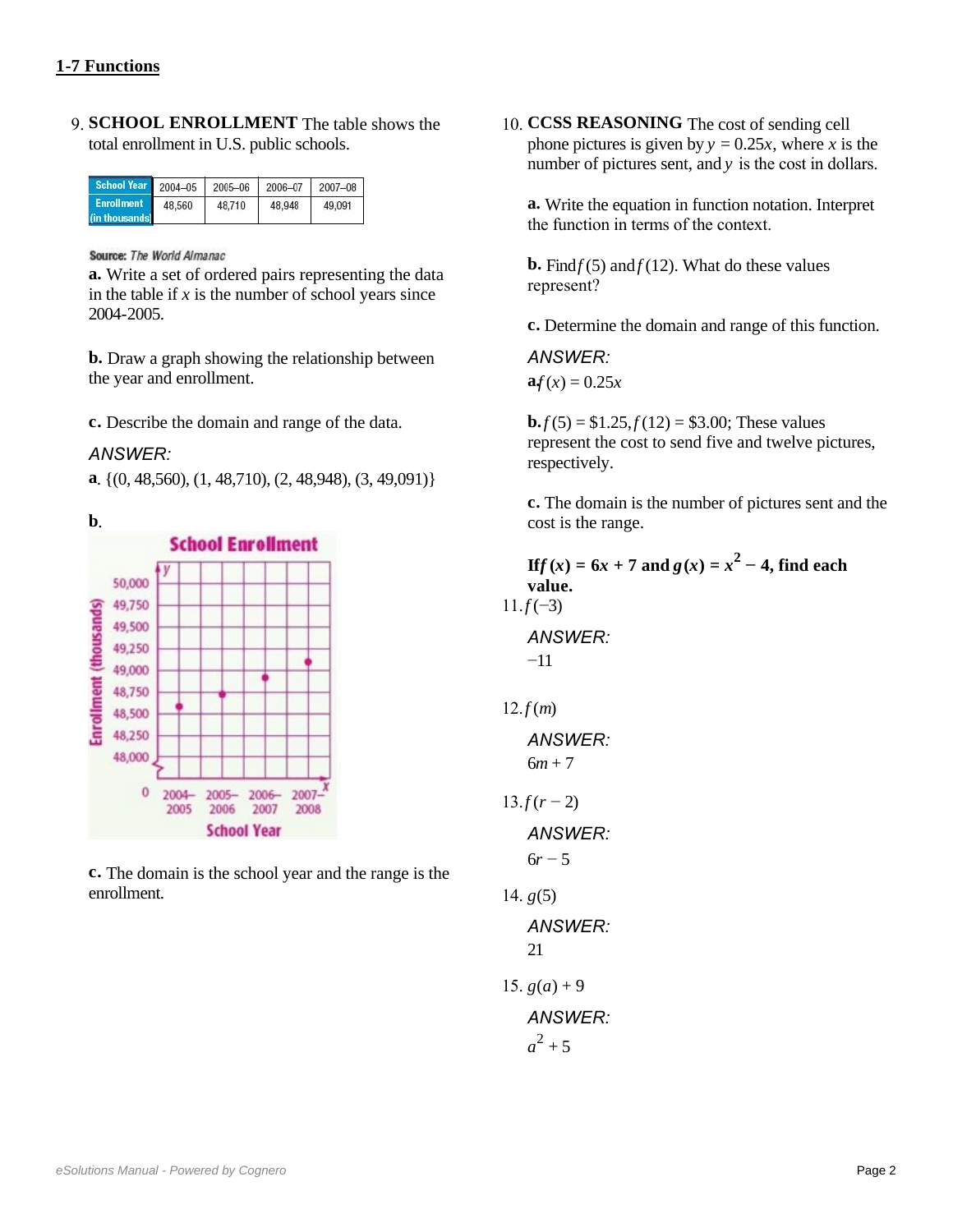16. *g*(−4*t*)

*ANSWER:* 

 $16t^2 - 4$ 

 $17. f(q + 1)$ 

*ANSWER:* 

6*q* + 13

$$
18.f(2) + g(2)
$$

*ANSWER:*  19

19. *g*(−*b*)

*ANSWER:* 

 $b^2 - 4$ 

**Determine whether each relation is a function. Explain.**



20.

### *ANSWER:*

yes; for each input there is exactly one output.





no; the domain value 4 is paired with both 5 and 6.

| <b>Domain</b> | Range |
|---------------|-------|
|               |       |
|               |       |
|               |       |
|               |       |

## *ANSWER:*

no; the domain value −5 is paired with both 3 and 5.

| <b>Domain</b> | <b>Range</b> |
|---------------|--------------|
|               |              |
|               |              |
|               |              |
|               |              |
|               |              |

### *ANSWER:*

yes; for each input there is exactly one output.



#### *ANSWER:*

no; when  $x = 4$ ,  $y = 4$  and  $y = 6$ .



#### *ANSWER:*

yes; the graph passes the vertical line test.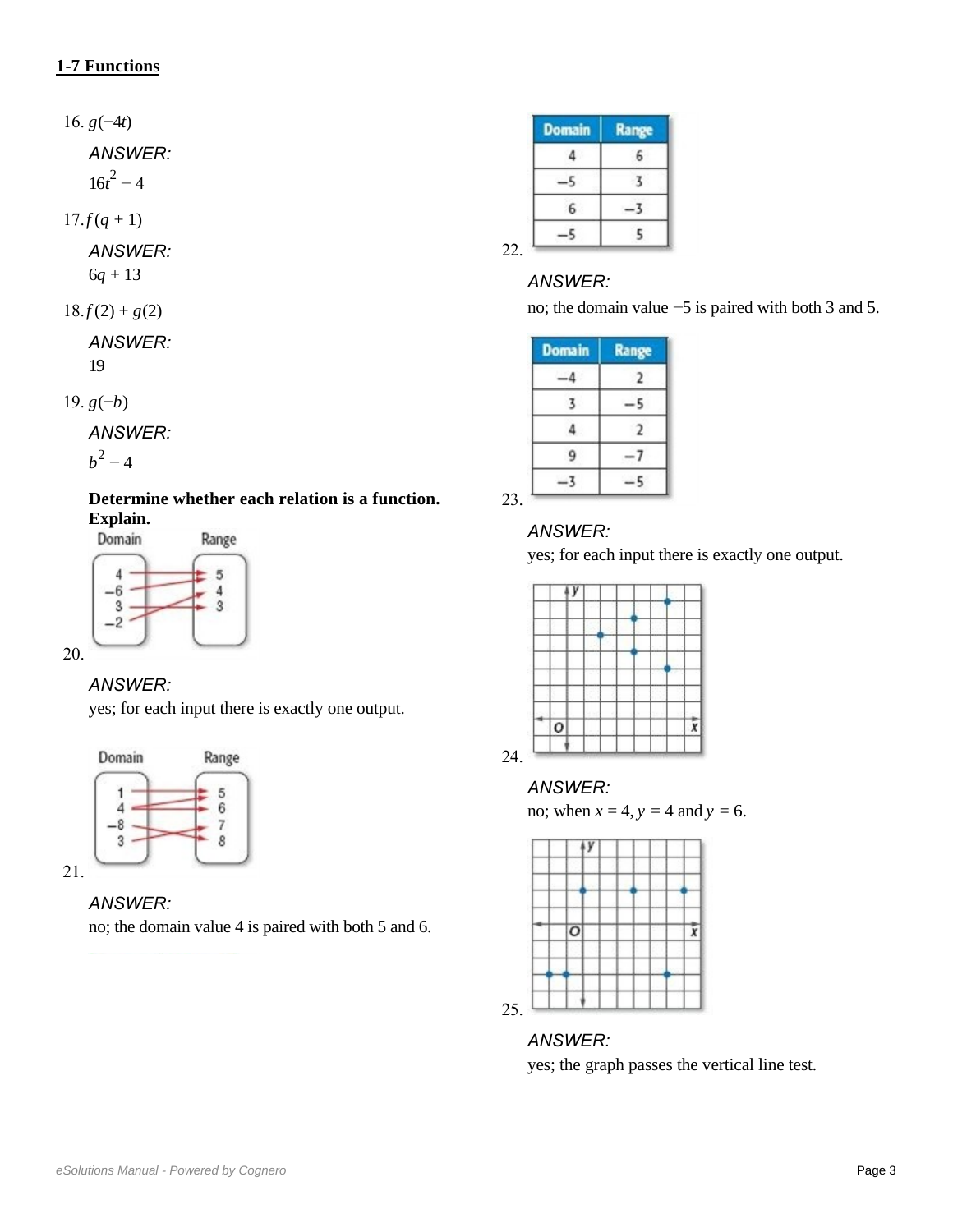26. **CCSS SENSE-MAKING** The table shows the median home prices in the United States, from 2007 to 2009.

| Year | Median Home Price (S) |
|------|-----------------------|
| 2007 | 234,300               |
| 2008 | 213,200               |
| 2009 | 212,200               |

**a.** Write a set of ordered pairs representing the data in the table.

**b.** Draw a graph showing the relationship between the year and price.

**c.** What is the domain and range for this data?

#### *ANSWER:*

**a.** {(2007, 234,300), (2008, 213,200), (2009, 212,200)}



**c.** The domain is the year. The range is the median home price.

# **Determine whether each relation is a function.**

27.  $\{(5, -7), (6, -7), (-8, -1), (0, -1)\}$ 

*ANSWER:*  yes

28. {(4, 5), (3, −2), (−2, 5), (4, 7)}

*ANSWER:*  no

*ANSWER:*  yes 30.  $x = 15$ *ANSWER:*  no  $31. v = 3x - 2$ *ANSWER:*  yes 32. *y* = 3*x* + 2*y ANSWER:*  yes **If**  $f(x) = -2x - 3$  and  $g(x) = x^2 + 5x$ , find each **value.**  $33.f(-1)$ *ANSWER:*  −1  $34. f(6)$ *ANSWER:*   $-15$ 35. *g*(2) *ANSWER:*  14 36. *g*(−3) *ANSWER:*  −6 37.  $g(-2) + 2$ *ANSWER:*  −4  $38. f(0) - 7$ *ANSWER:*   $-10$ 

29.  $v = -8$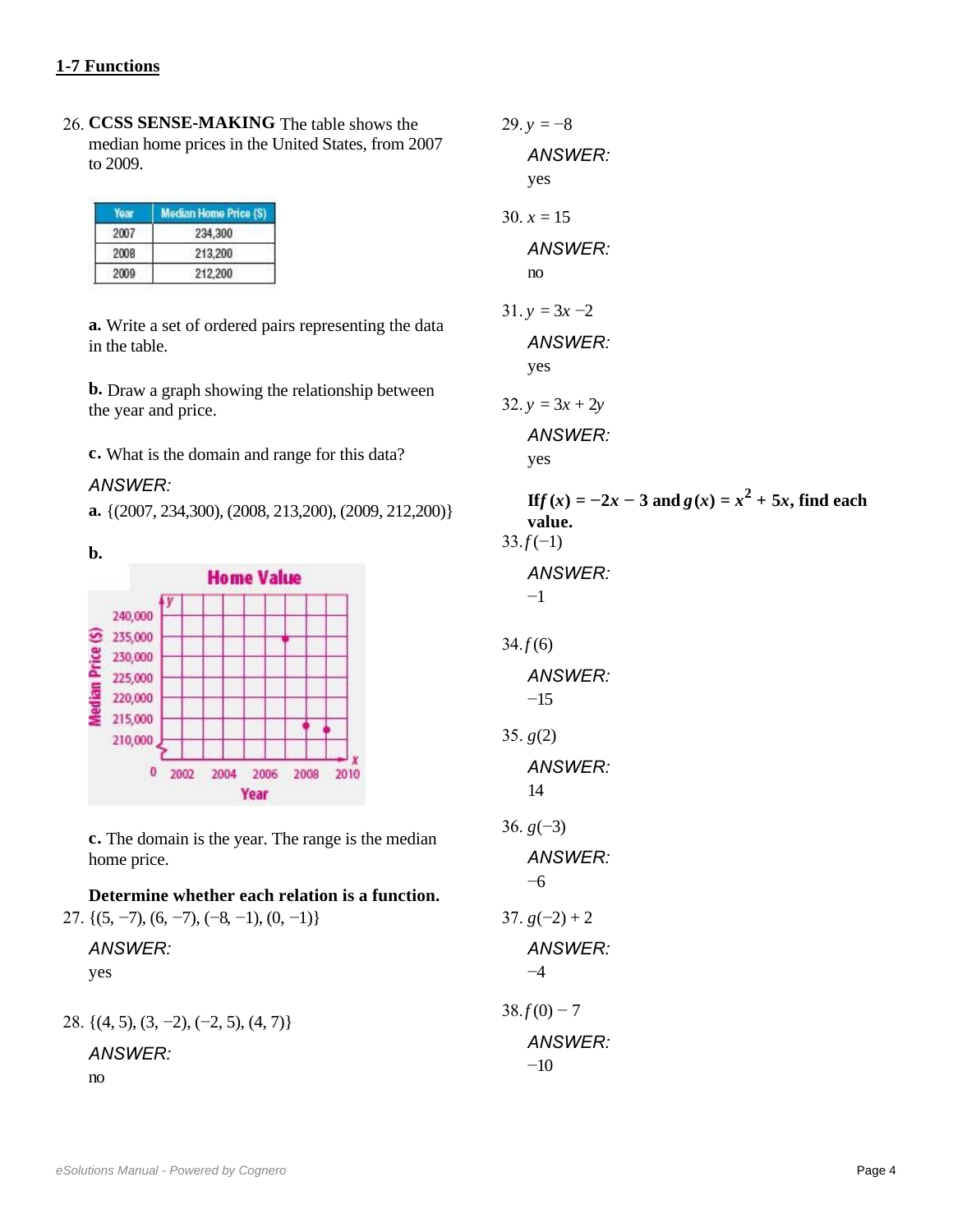$39. f(4y)$ 

*ANSWER:* 

−8*y* − 3

40. *g*(−6*m*)

*ANSWER:* 

36*m* <sup>2</sup> − 30*m*

 $41.f(c-5)$ 

*ANSWER:* 

 $-2c + 7$ 

 $42. f(r + 2)$ 

*ANSWER:* 

 $-2r - 7$ 

43.  $5[f(d)]$ 

*ANSWER:*   $-10d - 15$ 

44. 3[*g*(*n*)]

*ANSWER:* 

 $3n^2 + 15n$ 

45. **EDUCATION** The average national math test scores  $f(t)$  for 17-year-olds can be represented as a function of the national science scores *t* by  $f(t) = 0.8t$  $+ 72.$ 

**a.** Graph this function. Interpret the function in terms of the context.

**b.** What is the science score that corresponds to a math score of 308?

**c.** What is the domain and range of this function?

#### *ANSWER:*



When the science score is 0, the math score is 72. For each point the science score increases, the math score increases by 0.8 point.

**b.** 295

**c.** The domain is the set of science scores. The range is the set of math scores.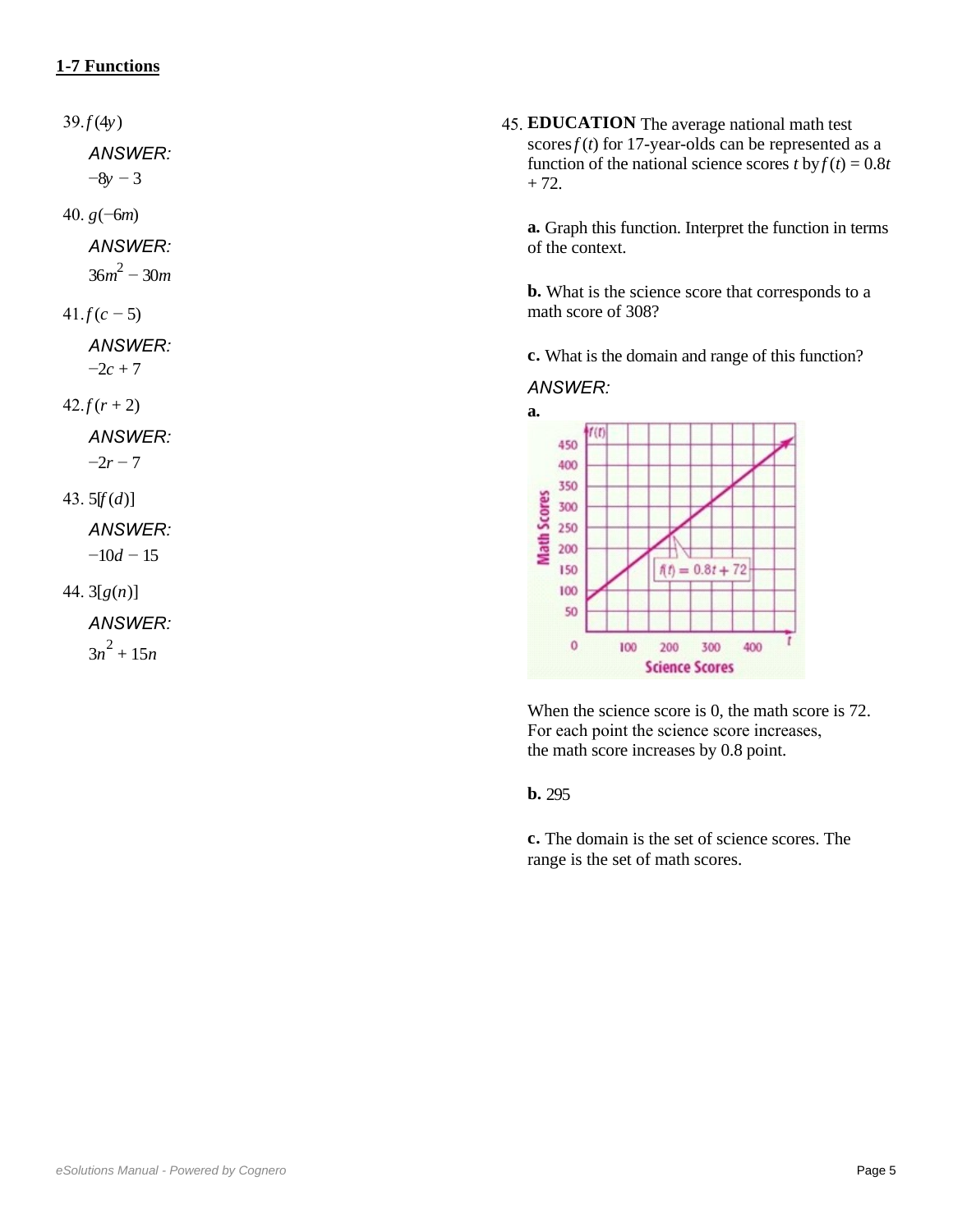## **c.** The domain is the set of science schedule schedule schedule schedule schedule schedule schedule schedule schedule

# **Determine whether each relation is a function.**



46.

#### *ANSWER:*

yes



47.

*ANSWER:* 

yes

48. **BABYSITTING** Christina earns \$7.50 an hour babysitting.

**a.** Write an algebraic expression to represent the money Christina will earn if she works *h* hours.

**b.** Choose five values for the number of hours Christina can babysit. Create a table with *h* and the value for the amount of money she will make during that time.

**c.** Use the values in your table to create a graph.

**d.** Does it make sense to connect the points in your graph with a line? Why or why not?

#### *ANSWER:*

**a.** \$7.50*h*

**b.** Sample answer:

| <b>Sample Answer:</b> |             |  |
|-----------------------|-------------|--|
| h                     | \$7.50h     |  |
| 3                     | \$22.50     |  |
| 5                     | \$37.50     |  |
| 2                     | \$15        |  |
| 4                     | <b>\$30</b> |  |
| 6                     | S45         |  |



**d.** Yes, because they could pay Christina for partial hours that she worked.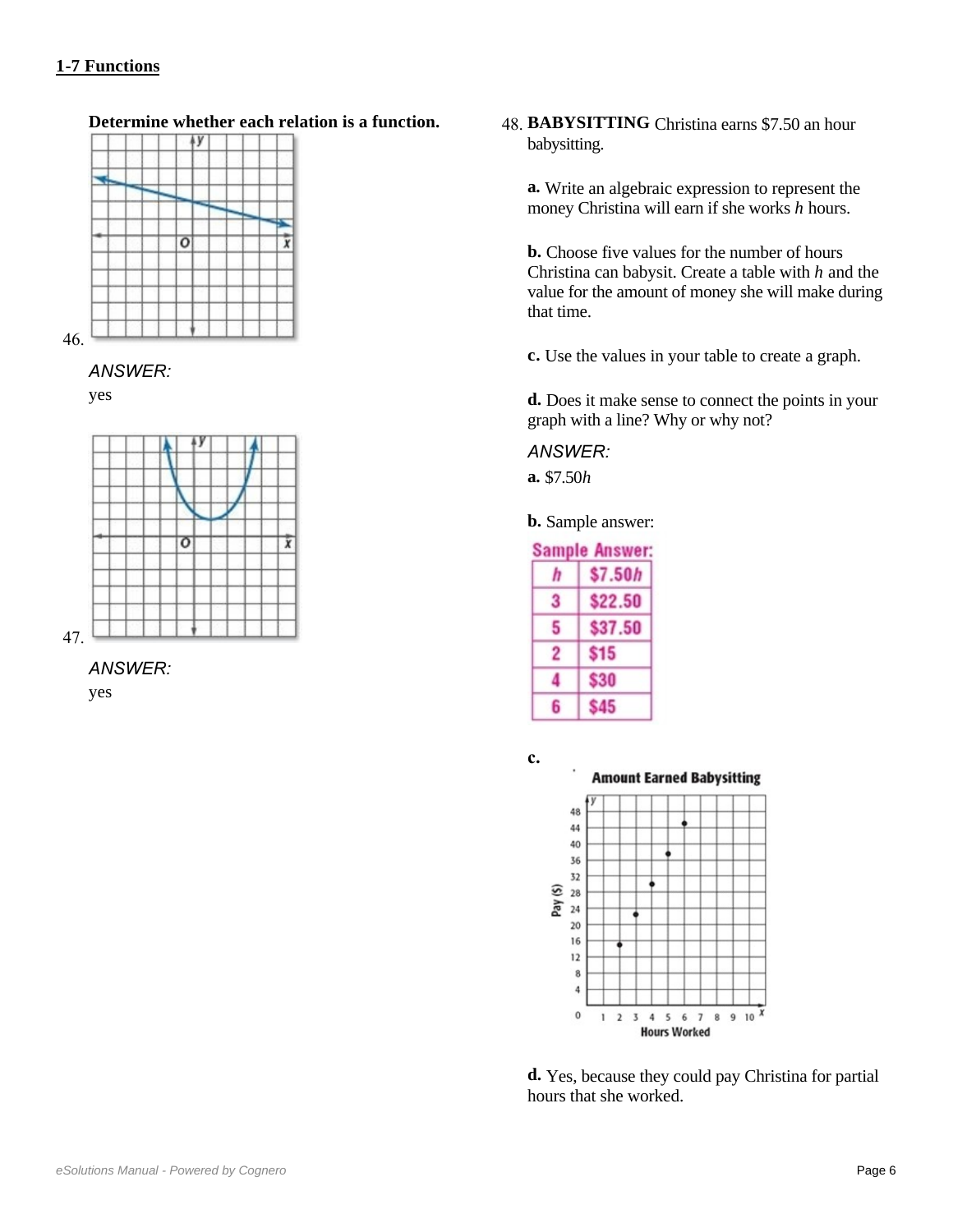## **d. Functions** *d.* **<b>***d.* **<b>***d. d. d. d. d. d. d. d. d. d. d. d. d. d. d. d. d. d. d. d. d. d. d. d. d. d. d. d.*

49. **OPEN ENDED** Write a set of three ordered pairs that represent a function. Choose another display that represents this function.

## *ANSWER:*

Sample answer:  $\{(-2, 3), (0, 3), (2, 5)\};$ 



50. **REASONING** The set of ordered pairs  $\{(0, 1), (3, 1)\}$ 2), (3, −5), (5, 4)} represents a relation between *x* and *y*. Graph the set of ordered pairs. Determine whether the relation is a function. Explain.

### *ANSWER:*

|  | $\overline{\circ}$ |  |  |  | 6 |
|--|--------------------|--|--|--|---|
|  |                    |  |  |  |   |
|  |                    |  |  |  |   |
|  |                    |  |  |  |   |
|  |                    |  |  |  |   |

Not a function; one member of the domain, 3, is paired with two different members of the range,  $-5$ and 2.

51. **CHALLENGE** Consider  $f(x) = -4.3x - 2$ . Write  $f(g)$ + 3.5) and simplify by combining like terms.

### *ANSWER:*

*f*(*g* + 3.5) = −4.3*g* − 17.05

52. **WRITE A QUESTION** A classmate graphed a set of ordered pairs and used the vertical line test to determine whether it was a function. Write a question to help her decide if the same strategy can be applied to a mapping.

## *ANSWER:*

Sample answer: Isn't a mapping another representation of a set of ordered pairs?

53. **CCSS PERSEVERENCE** If  $f(3b − 1) = 9b − 1$ , find one possible expression for  $f(x)$ .

#### *ANSWER:*

Sample answer:  $f(x) = 3x + 2$ 

54. **ERROR ANALYSIS** Corazon thinks  $f(x)$  and  $g(x)$ are representations of the same function. Maggie disagrees. Who is correct? Explain your reasoning.



# *ANSWER:*

Maggie; the graph represents  $f(x) = -2x + 1$  and the table represents  $g(x) = -2x - 1$ .

55. **WRITING IN MATH** How can you determine whether a relation represents a function?

### *ANSWER:*

Sample answer: You can determine whether each element of the domain is paired with exactly one element of the range. For example, if given a graph, you could use the vertical line test; if a vertical line intersects the graph more than once, then the relation that the graph represents is not a function.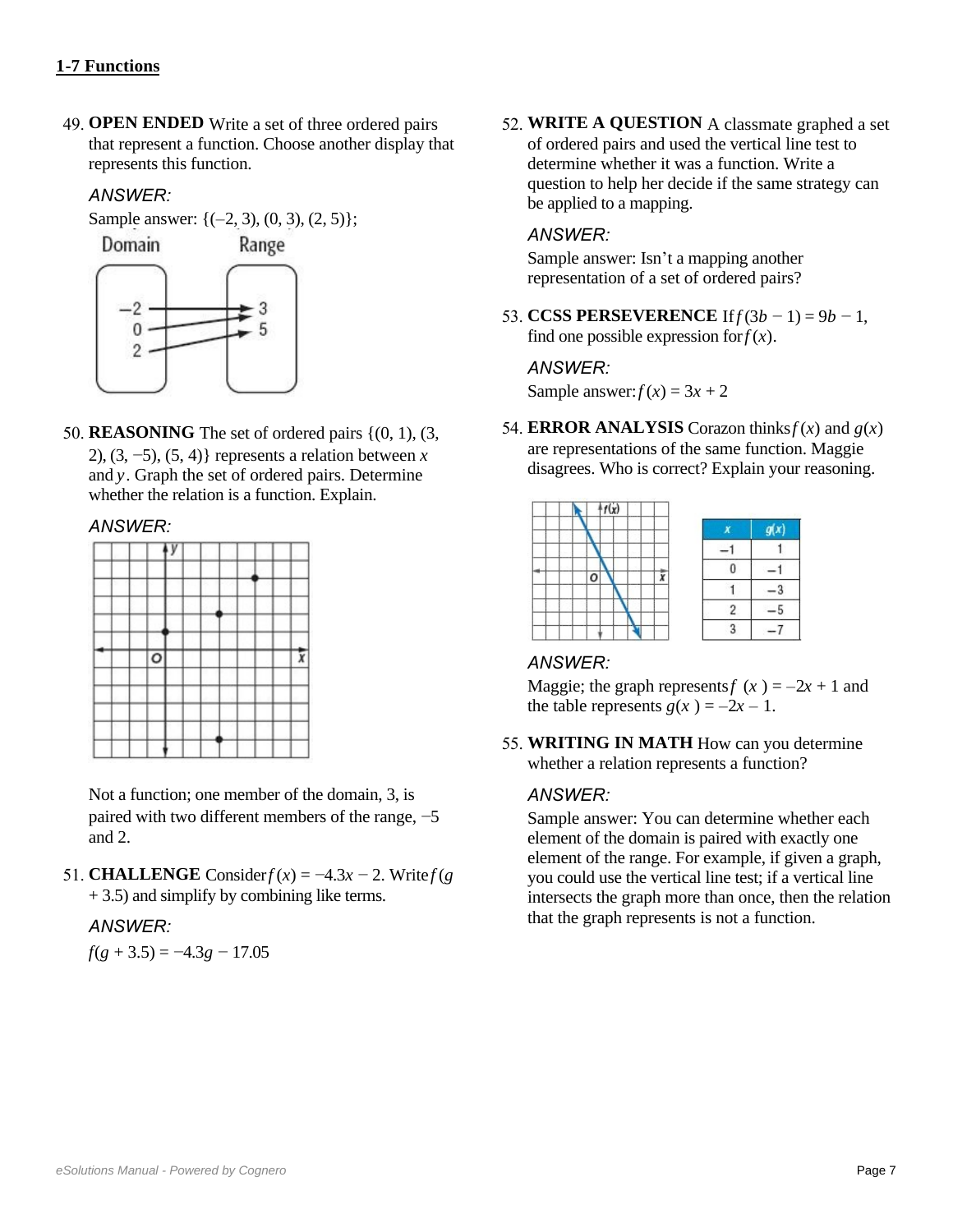## **intersects** the graph more than one only the relations of  $\mathbf{r}$

56. Which point on the number line represents a number whose square is less than itself?

|                  | В | C |   |  |
|------------------|---|---|---|--|
|                  |   | 2 | 3 |  |
| A                |   |   |   |  |
| $\mathbf{B}$ $B$ |   |   |   |  |
| C C              |   |   |   |  |
| D D              |   |   |   |  |

*ANSWER:* 

B

57. Determine which of the following relations is a function.

**F** {(−3, 2), (4, 1), (−3, 5)}

**G** { $(2, -1)$ ,  $(4, -1)$ ,  $(2, 6)$ }

**H** {(−3, −4), (−3, 6), (8, −2)}

**J** { $(5, -1)$ ,  $(3, -2)$ ,  $(-2, -2)$ }

*ANSWER:* 

J





**B** 4 in.

**C** 5 in.

**D** 6 in.

*ANSWER:* 

A

59. **SHORT RESPONSE** Camille made 16 out of 19 of her serves during her first volleyball game. She made 13 out of 16 of her serves during her second game. During which game did she make a greater percent of her serves?

*ANSWER:*  her first game

# **Solve each equation.**

60. 
$$
x = \frac{27 + 3}{10}
$$
  
\n*ANSWER:*  
\n3  
\n61.  $m = \frac{3^2 + 4}{7 - 5}$   
\n*ANSWER:*  
\n $\frac{13}{2}$   
\n62.  $z = 32 + 4(-3)$   
\n*ANSWER:*  
\n20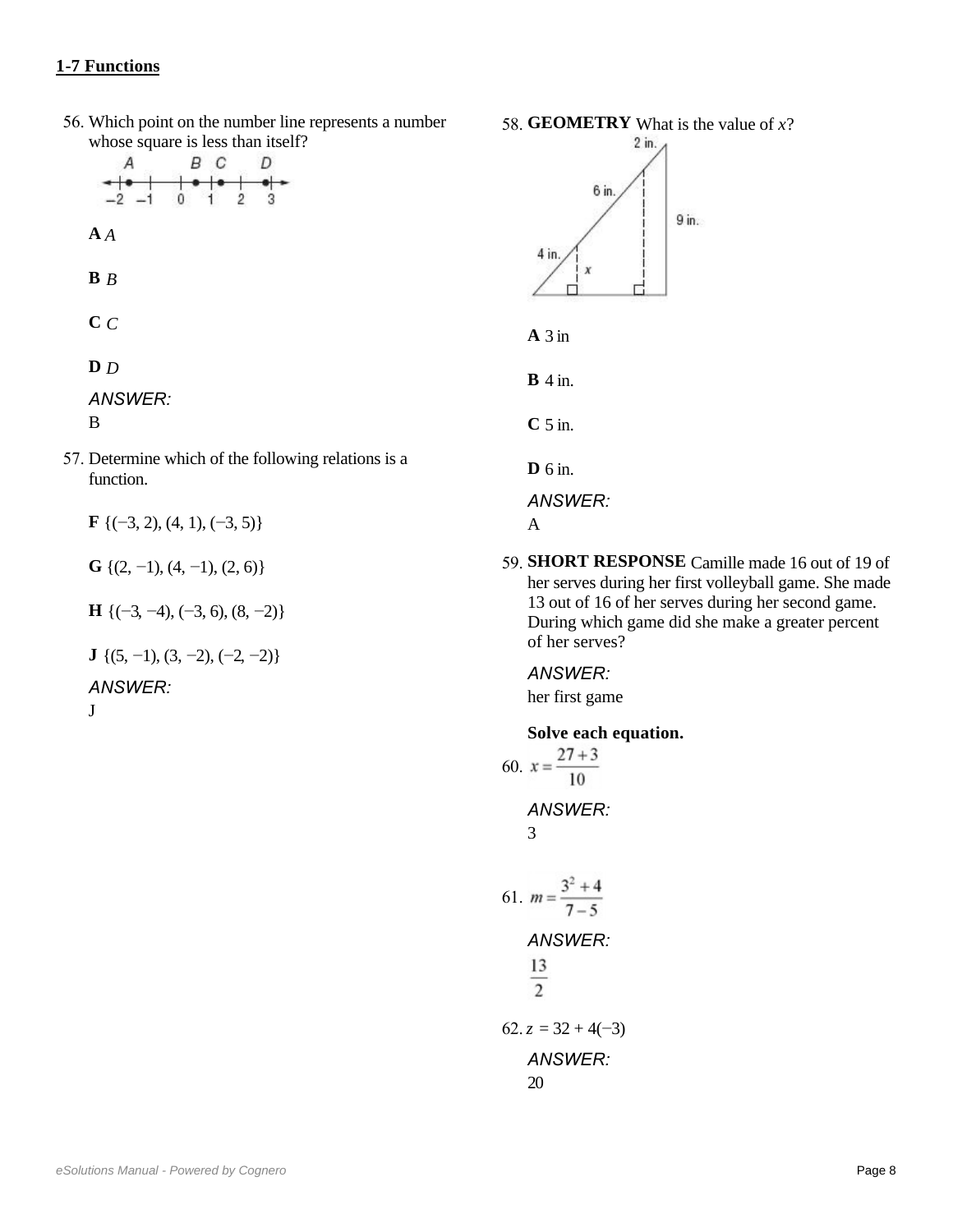63. **SCHOOL SUPPLIES** The table shows the prices of some items Tom needs. If he needs 4 glue sticks, 10 pencils, and 4 notebooks, write and evaluate an expression to determine Tom's cost.

| <b>School Supplies Prices</b> |        |  |
|-------------------------------|--------|--|
| glue stick                    | \$1.99 |  |
| pencil                        | \$0.25 |  |
| notebook                      | \$1.85 |  |

#### *ANSWER:*

 $4(\$1.99) + 10(0.25) + (1.85) = 17.86$ , so the cost is \$17.86.

**Write a verbal expression for each algebraic expression.**

64.  $4y + 2$ 

## *ANSWER:*

Sample answer: four times *y* plus two

65. 
$$
\frac{2}{3}x
$$

*ANSWER:*  Sample answer: two thirds times *x*

66.  $a^2b + 5$ 

# *ANSWER:*

Sample answer: *a* squared times *b* plus 5

### **Find the volume of each rectangular prism.**





65